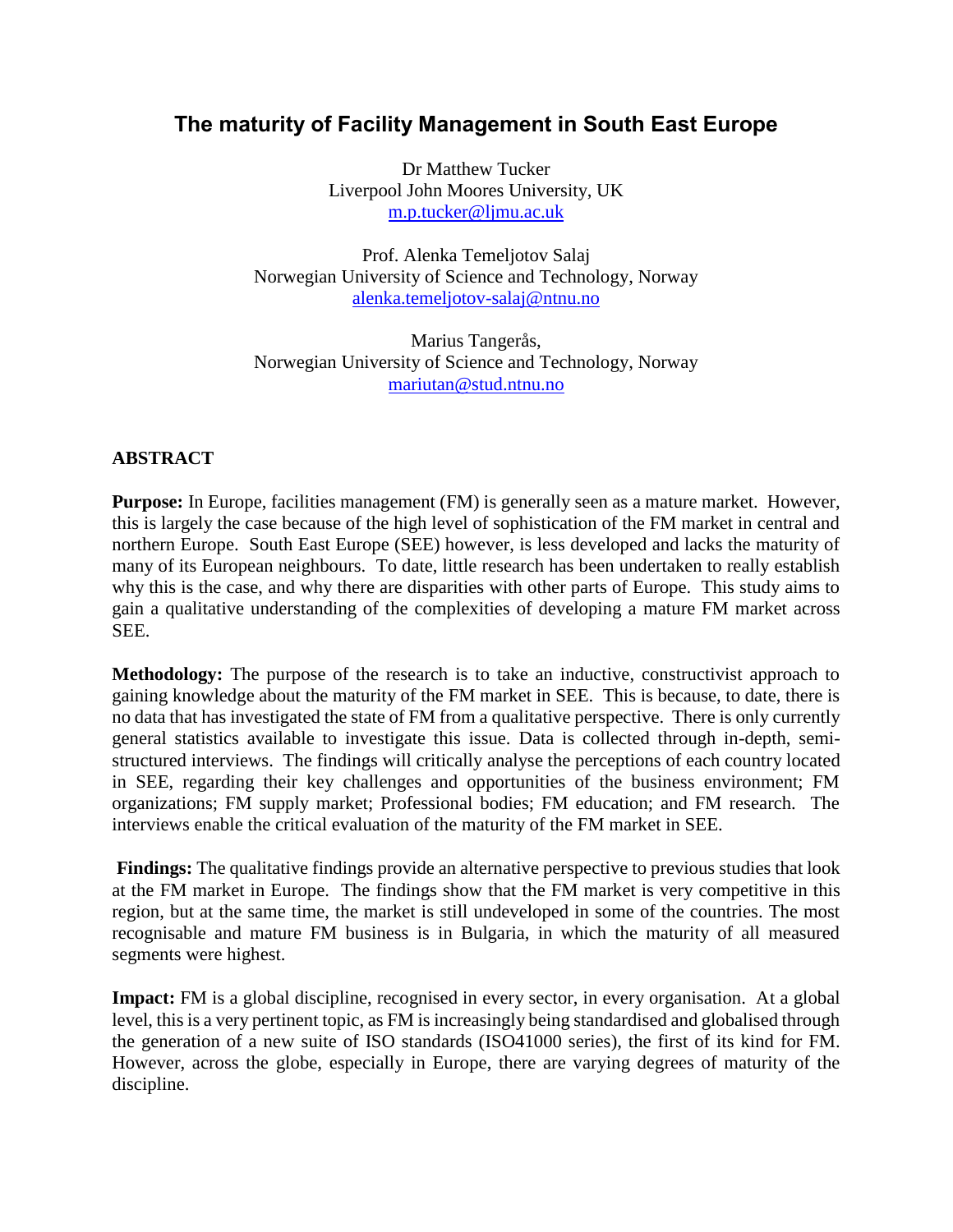### **Paper type:** Research Paper

**Keywords:** Facilities Management, Strategy, Maturity, South East Europe

## **1 INTRODUCTION**

The global FM industry is moving at a fast pace, with an estimated market worth of approximately \$1.3 trillion (Hodge *et al*, 2014). This economic growth has been progressed through greater integration and sophistication of outsourced services, increased international and professional standards, and wider educational recognition of FM as a career of choice. However, with such growth can also come discrepancy, as it is not easy to simply calibrate all companies, sectors, industries, regions, and countries to the same standards and growth.

This paper makes an intriguing insight into one particular European region: South East Europe (SEE). For the purposes of this paper, SEE is defined as a region in the south eastern part of the European continent, consisting of the following nine countries: Albania, Bosna & Herzegovina, Bulgaria, Croatia, Macedonia, Montenegro, Romania, Serbia, and Turkey.

The critical question that this research pursued was "what are the current challenges and opportunities for the future, that determine the level of maturity of the FM market in South East Europe?". This was achieved through undertaking a qualitative study of the perceptions from a selection of informed participants in the SEE region. The paper presents some expanded literature on the background and context to FM in SEE, followed by explanation and justification of the research methodology used, and concluded by presenting the key findings and observations from the qualitative data collection.

# **2 BACKGROUND AND CONTEXT**

FM is about the integration and alignment of non-core services, including those relating to premises, required to operate and maintain a business to fully support the core objectives of the organisation (Pitt and Tucker, 2008). This cuts across all companies, industries and regions, as any commercial entity requires (non-core) support mechanisms in order to generate income and profits. As such, the reporting of trends and growth of the FM sector has been a common activity for many years, and there are reports published regularly, usually annually, that forecast and predict the growth and prominence of FM on a global scale. For example, an ISS commissioned report by Hodge *et al* (2014) claim that the growth of the FM outsourcing sector is evident across all markets, from North America and Europe to Latin America and Asia Pacific.

More recent reports on global FM growth include Global FM (2016), which provides quantitative economic data on 33 selected countries, 10 of which are from Europe. Generally, it could be argued that such reports show that the level of outsourced integrated services is a good barometer for understanding the maturity and sophistication of an industry. It is important to emphasise that this observation does not imply that the decision to outsource services is necessarily preferable over in-house provision; it is simply an observation that the extent to which an industry is outsourced is often used as a general economic barometer to the level of maturity of that market.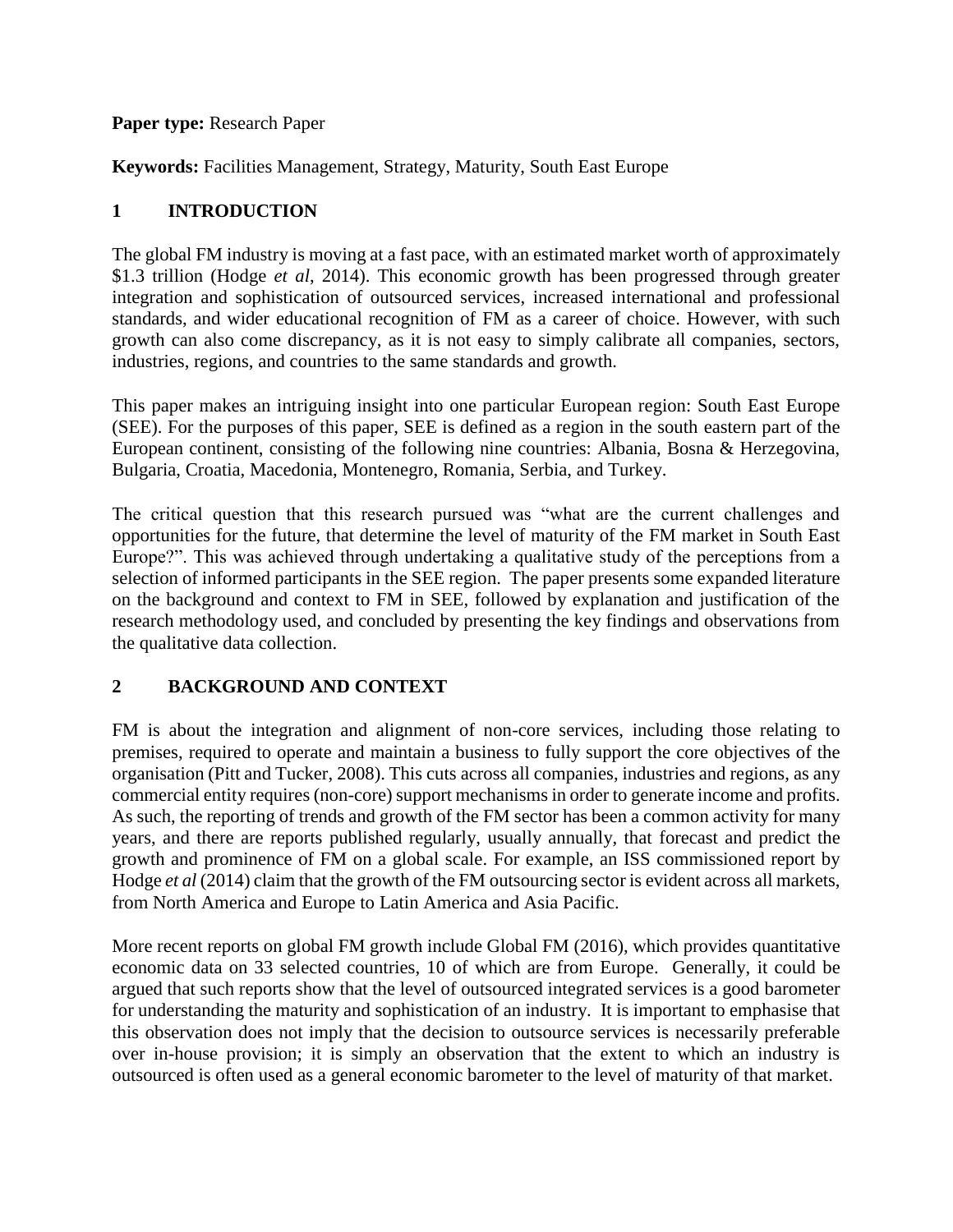Such reports are extremely prominent as the global FM industry becomes more standardised. This has culminated recently in the development of international standards in FM, which have taken a major step with the introduction of the first global standards in FM (International Standardization Organisation (ISO) 41011 and 41012) being published 2017.

Reporting on trends and growth of the European FM sector was quite prominent around eight years ago where important studies have emerged to try and map the size and scope of the European industry. For example, reports by Redlein and Poglich (2010) and Teichmann (2009) published quantitative data on European trends and developments in FM, focusing mainly on the size and scope of the industry and the level of outsourcing that exists. Such data was consolidated and reported in 2011 by EuroFM in a market data report which attempted to collect and share European market data. However, more recent studies have been less common which some recognition coming from particular sources, such as the research from Vienna University of Technology who have maintained updates on the size and scope of the European FM sector (Stopajnik and Redlein, 2017).

This study therefore makes a call that more research is needed that explore further dimensions and aspects of the European FM industry. Although previous reports offer interesting insight into the general economic status of FM, they are often difficult to qualitatively understand the reasons behind particular trends and patterns that exist. It could be argued that they allow us to generalise the general state of the FM industry, without fully appreciating the complexities that are really taking place within our global regions.

Tucker and Cannon (2017) attempted to critique some of these challenges by investigating the implications for the growth and standardisation of FM. Other studies, such as Tucker and Roper (2015) argued that there is disparity in educational pathways, practical application and the development of practice across continents and industry bodies. For example, a variety of FM associations and competency frameworks exist across the globe, which gives rise for potential disparity and a possible challenge to standardisation. Tucker and Roper (2015) undertook a qualitative assessment of competency frameworks produced by RICS, IFMA & BIFM. Although many of the competencies were similar in some aspects the weighting and frequency altered greatly at times.

Temeljotov and Ceric (2017) prepared a special edition of Facilities on the topic of 'FM Status in SEE', with the aim to highlight the situation in several countries in the region: Albania, Kosovo, Macedonia, Serbia, and Slovenia. They learned that some of the academics partly addresses the research topics from the field of FM, but in general, that FM as a field is recognized in Slovenia and Kosovo, that professional FM associations do not exist in SEE countries (except Slovenia), and that formal education programs are very rare.

The study by Tucker and Cannon (2017) presented a snapshot of the FM associations prevalent in Europe, and illustrated that are many diverse associations all attempting to provide good practice and standards to their FM communities. They emphasise that on a European scale, organisations like EuroFM play an important role in enabling FM associations to network and collaborate to ensure that standards can be communicated consistently. Tucker and Cannon (2017) subsequently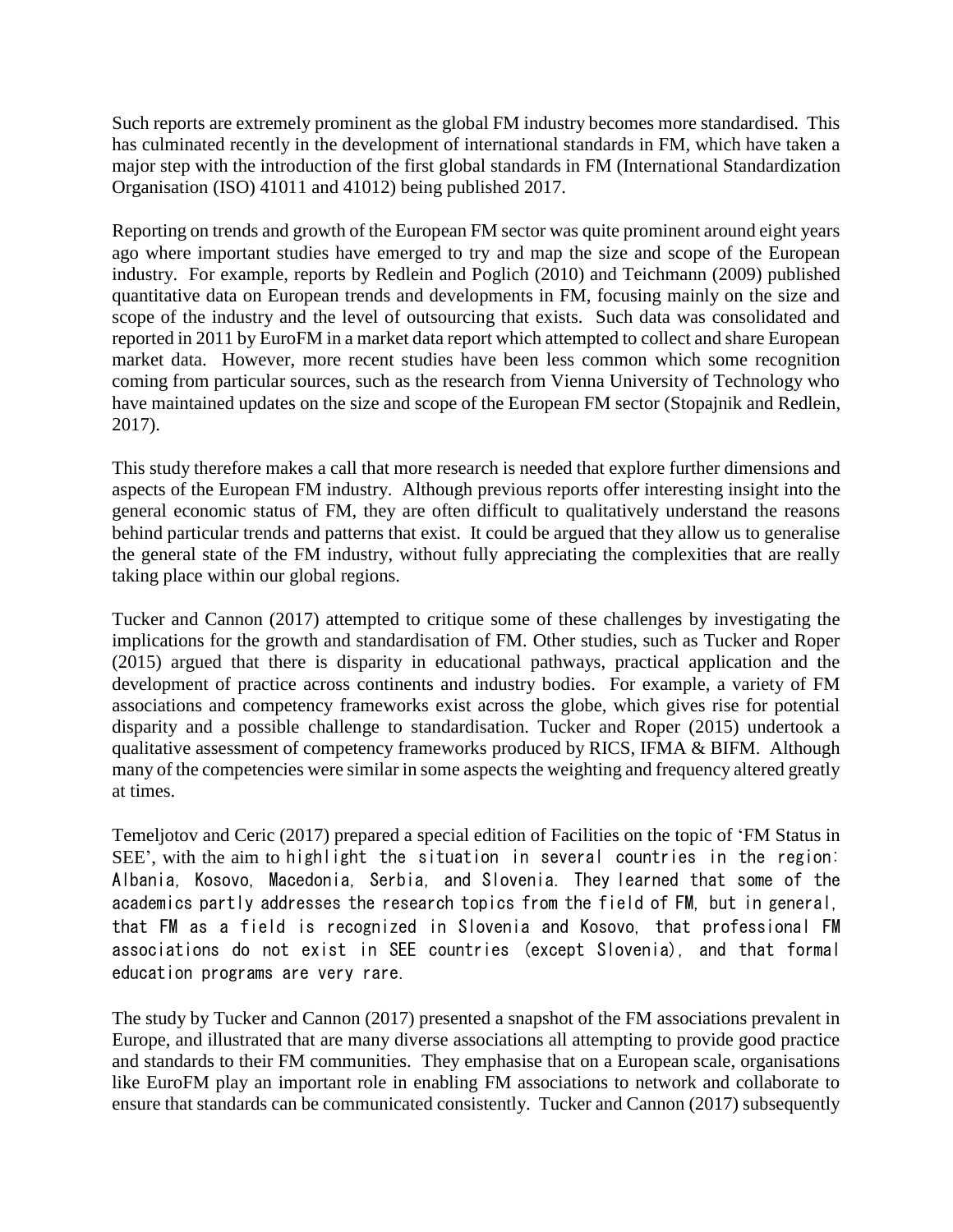mapped the majority of FM associations in Europe (figure 1), and it emphasises the challenges of standardising FM competences in a growing, yet diverse market.



Figure 1 Map of FM associations in Europe (Tucker and Cannon, 2017)

Although the data collection is limited, the research by Tucker and Cannon (2017) is significant as it is one of the only studies that took a qualitative strategy to explore the challenges of growth and standardisation of FM. The output of study was the amalgamation of qualitative interview findings to produce a map of the 'global FM maturity levels' (figure 2). The research shows that despite the majority of Europe having a medium to high level of maturity, the southeast region appears to suggest it has a medium to low level of maturity. Coupled with the fact that there are many SEE countries with no visible FM association (figure 1), this makes the SEE region an interesting area to explore further.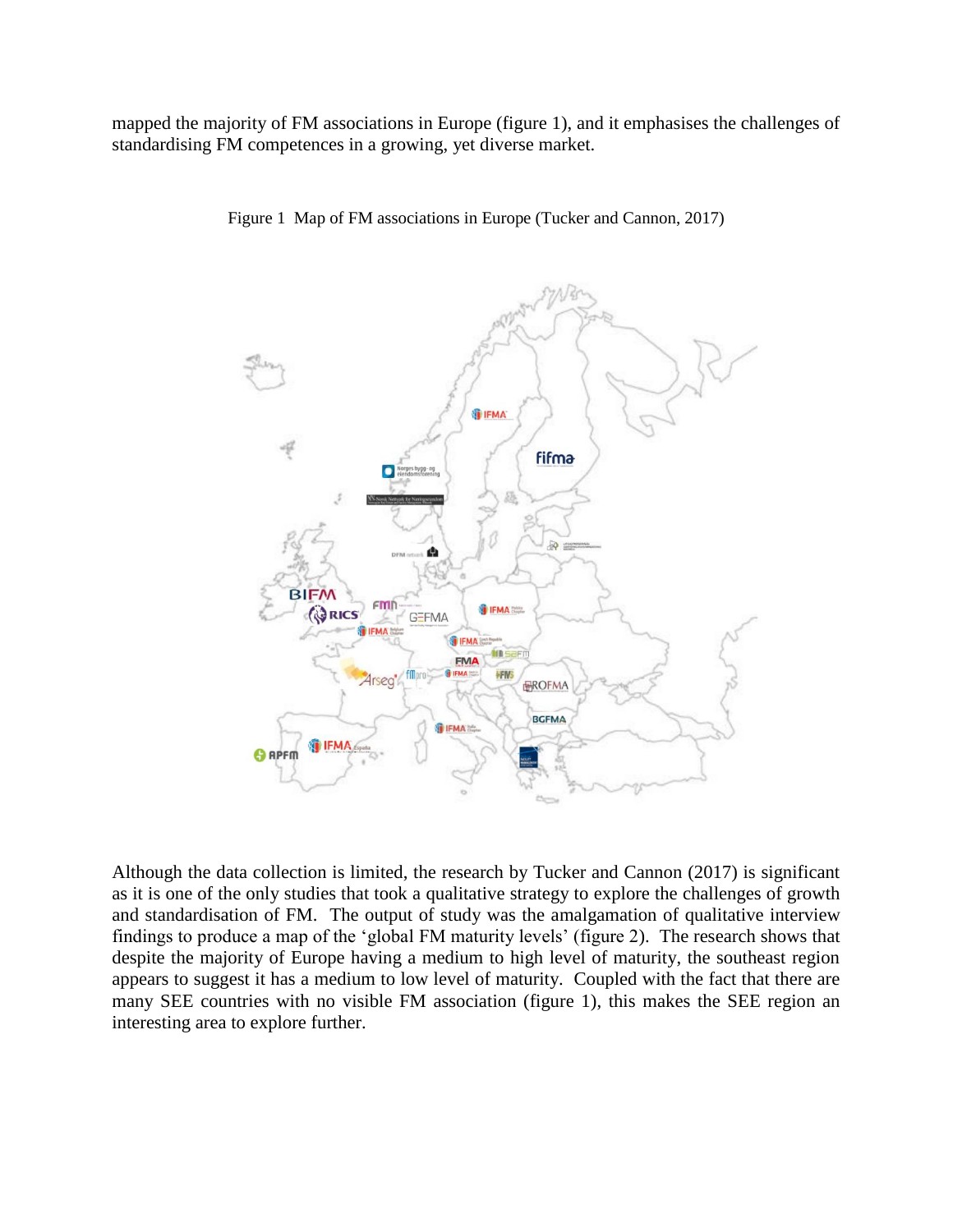

Figure 2 Global FM maturity levels (Tucker and Cannon, 2017)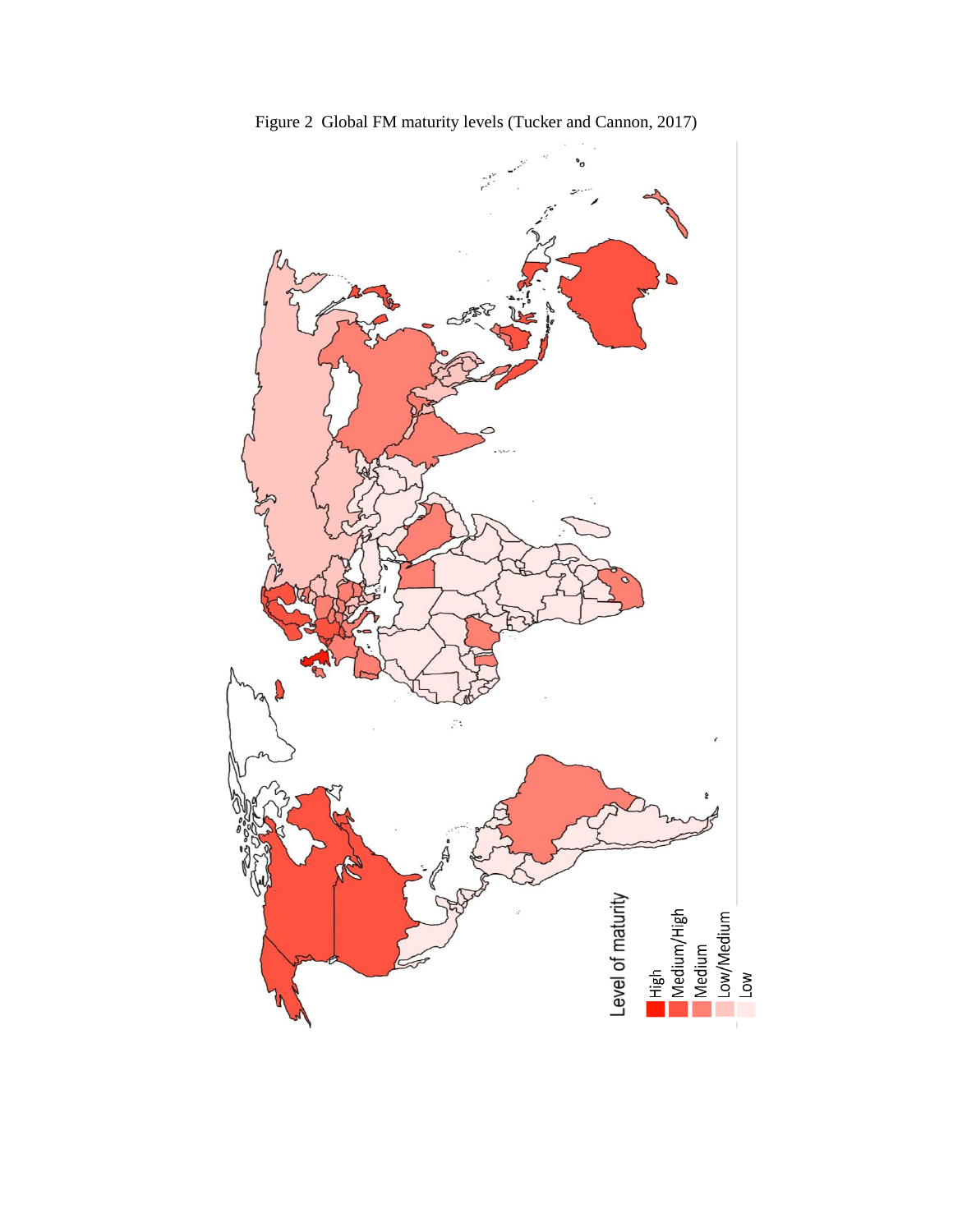## **3 METHODOLOGY**

From the above described research findings, 12 semi-structured in-depth interviews with key informants in member countries were collected, with a questionnaire based on the findings of Banyiani and Then (2016) and Shallah et al. (2017). Topics cover the key challenges and opportunities of the business environment: FM business environment; FM organization progress; FM supply market; FM Professional bodies; FM education; and FM research. The definition of an informed participant in this instance is someone who would possess some or all of the following attributes, specific to their home country:

- Has expertise of the FM industry through education and/or research
- Has a senior practical industry role that relates to the FM industry
- Has a professional/governance role that relates to the FM industry

For each topic in the interview questionnaire, the main research goal, main question and assessment instruction were prepared. The goal for the Business environment topic was to understand how wealthy is the country for the FM business development, with the main research question: What are the driving factors for FM in the country? The interviewees here describe the current situation through a simple PEST evaluation (Political, Economic, Social, and Technological) and give an assessment of possible future prediction. In the Organisation progress section, the focus is on understanding how active FM business is in practice, on the macro level (country) and capabilities of benchmarking and performance (micro level). The main research questions were if FM business is present in the country and how active it is. In the Supply market topic, the interviews understood FM supply and demand activities in the country, so the description of the current situation with a possible future prediction is discussed. Within the Professional bodies section, information about FM supply and demand activities in the country were given. And from the FM education and FM research section the aim as to hear about the development of education and research in the country. Each of the topic was divided into subtopics, and a set of basic questions or key words are prepared as an interview guidance. This formed the basis to analyse the data thematically using this interview questionnaire structure.

The interviews were conducted via Skype to overcome geographical obstacles. It was planned that two informed participants will be interviewed from each of the nine countries in the SEE region, but so far interviews have been conducted with the following countries: Turkey, Bulgaria, Albania, Croatia, Serbia, and Macedonia (12 in total). So far, at least one informed participant from all the mentioned countries, except Romania have been conducted, but this paper reports on those with at least two participants from each county.

The qualitative methodology chosen for this study is to present an alternative viewpoint to previous quantitative studies on this subject matter. Nevertheless, it is important to identify the limitations with such an approach, mainly that the results are subjective in nature and based on the opinions on the informed participants. This should be taken into account when reviewing the findings.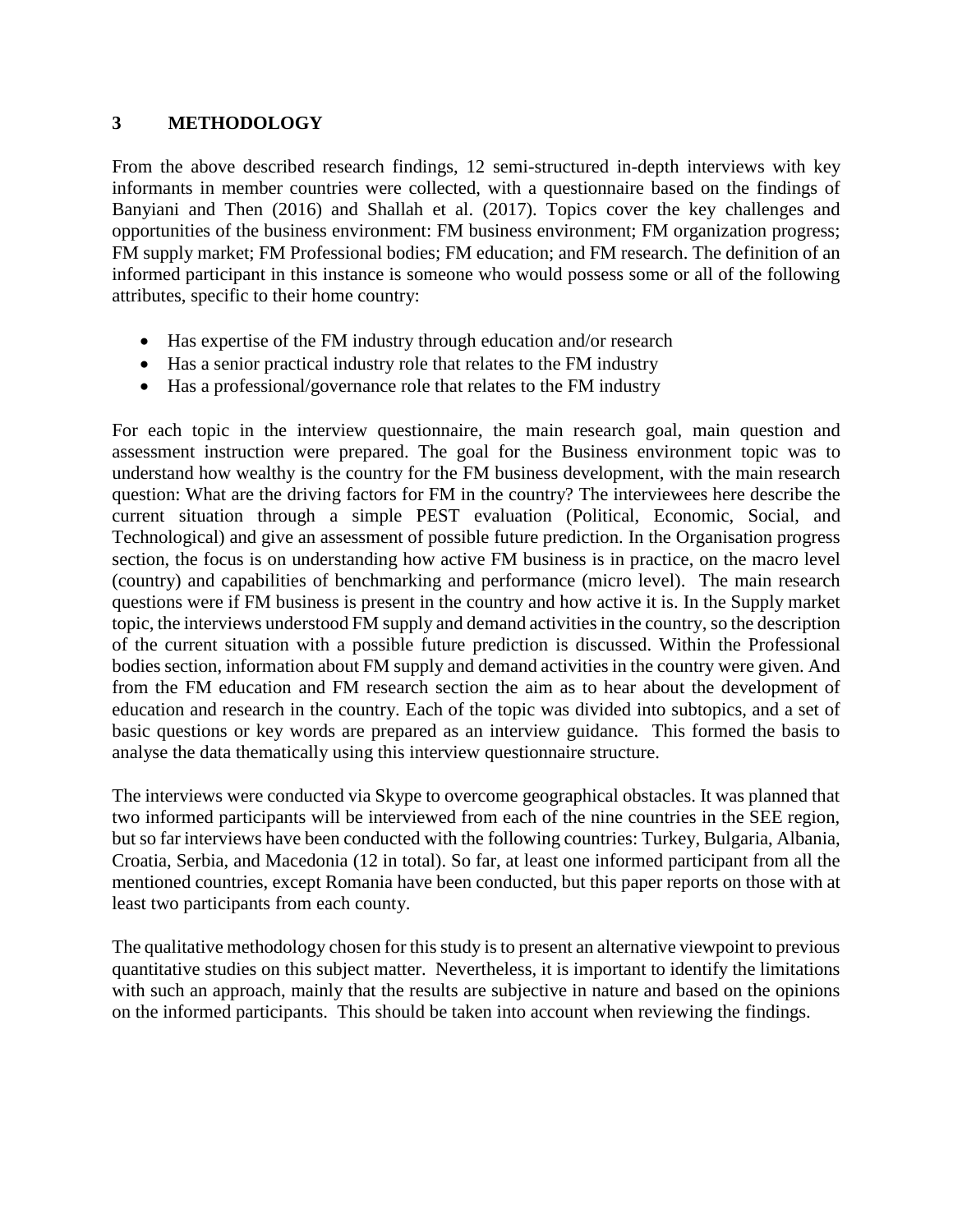# **4 KEY FINDINGS**

The main results from the interviews with key findings are presented in tables from 1 to 6, followed by a critical discussion.

| <b>Country</b> | <b>Political/Economic/Social/Technological motivations</b>                                                                                                           |
|----------------|----------------------------------------------------------------------------------------------------------------------------------------------------------------------|
| Albania        | Easy to start a business. FM is not recognized as a profession. No FM standards. Small                                                                               |
|                | economic growth, unemployment rate declining. Working environment: 40 hours per                                                                                      |
|                | week, illegal labour force, working on Saturdays is usually required. Technological                                                                                  |
|                | motivation is not so strong. Drone are used for promoting purposes.                                                                                                  |
| Bulgaria       | Easy to start a business. Shadow economy is present. FM is recognized. Implemented                                                                                   |
|                | European FM standards. Economic growth, unemployment rate very low; migration out                                                                                    |
|                | from the country. Working environment: 40 hours per week, form 9-5. It can be divided                                                                                |
|                | in 2 shifts 4 hours in the mornings (starting earlier) and 4 in the late afternoons. No                                                                              |
|                | flexibility. FM software are used - some international mostly national, custom made.                                                                                 |
|                | BIM only for planning and design.                                                                                                                                    |
| Croatia        | Complicated to start business, due to the rigid regulation. FM is immature. Huge                                                                                     |
|                | resistance to outsource. No FM standards Economic growth, unemployment rate                                                                                          |
|                | declining, youth unemployment rate still high; migration out from the country. Working                                                                               |
|                | environment: 40 hours per week, normal to work more than 8 hours per day (not extra                                                                                  |
|                | paid). Flexibility is not possible. FM software are used – some international mostly                                                                                 |
| Macedonia      | national, custom made.                                                                                                                                               |
|                | Easy to start a business. FM is not recognized as a profession. No FM standards.<br>Economic growth, unemployment rate declining, youth unemployment rate still very |
|                | high; migration out from the country. Working environment: 40 hours per week,                                                                                        |
|                | flexibility is only on the time of arrival and departure. Some FM software are used, not                                                                             |
|                | universal. BIM only for planning and design. Government initiates programs for                                                                                       |
|                | increasing educational level and employment opportunities.                                                                                                           |
| Serbia         | Complicated to start business. FM is not enough recognized. Shadow economy is                                                                                        |
|                | present. No FM standards. Economic growth, unemployment rate declining, youth                                                                                        |
|                | unemployment rate still high; migration out from the country. Working environment: 40                                                                                |
|                | hours per week, if necessary they work in 2 shifts (not later then 10pm). 24/7 for security                                                                          |
|                | workers. FM software are used - some international mostly national, custom made.                                                                                     |
| Turkey         | Easy to start a business. FM is recognized. No FM standards. Economic growth,                                                                                        |
|                | unemployment rate declining, youth unemployment rate still high; Syrian crisis affected                                                                              |
|                | the south part of the country. Working environment: 40 hours per week, if necessary                                                                                  |
|                | they work in shifts (not later than 10pm). 24/7 for security workers. FM software are                                                                                |
|                | used – some international mostly national, custom made. Mobile apps are in use.                                                                                      |

|  | Table 1 - Business environment |
|--|--------------------------------|
|  |                                |

|  | Table 2 - Organization progress |  |
|--|---------------------------------|--|
|--|---------------------------------|--|

| <b>Country</b> | Positioning of FM organisations in the country. What kind of services are offered.<br>What kind of model is the most common. Performance measurements. FM<br>competences. |
|----------------|---------------------------------------------------------------------------------------------------------------------------------------------------------------------------|
|                |                                                                                                                                                                           |
| Albania        | Small ones. In big companies: different departments covering FM services, but not FM                                                                                      |
|                | department. No international companies.                                                                                                                                   |
| Bulgaria       | App. 80 FM companies. Offering all kind of services. In-house management, single-                                                                                         |
|                | contract service is popular. Integrated FM is also in use. Performance measurement:                                                                                       |
|                | benchmarking and KPI. FM competences high.                                                                                                                                |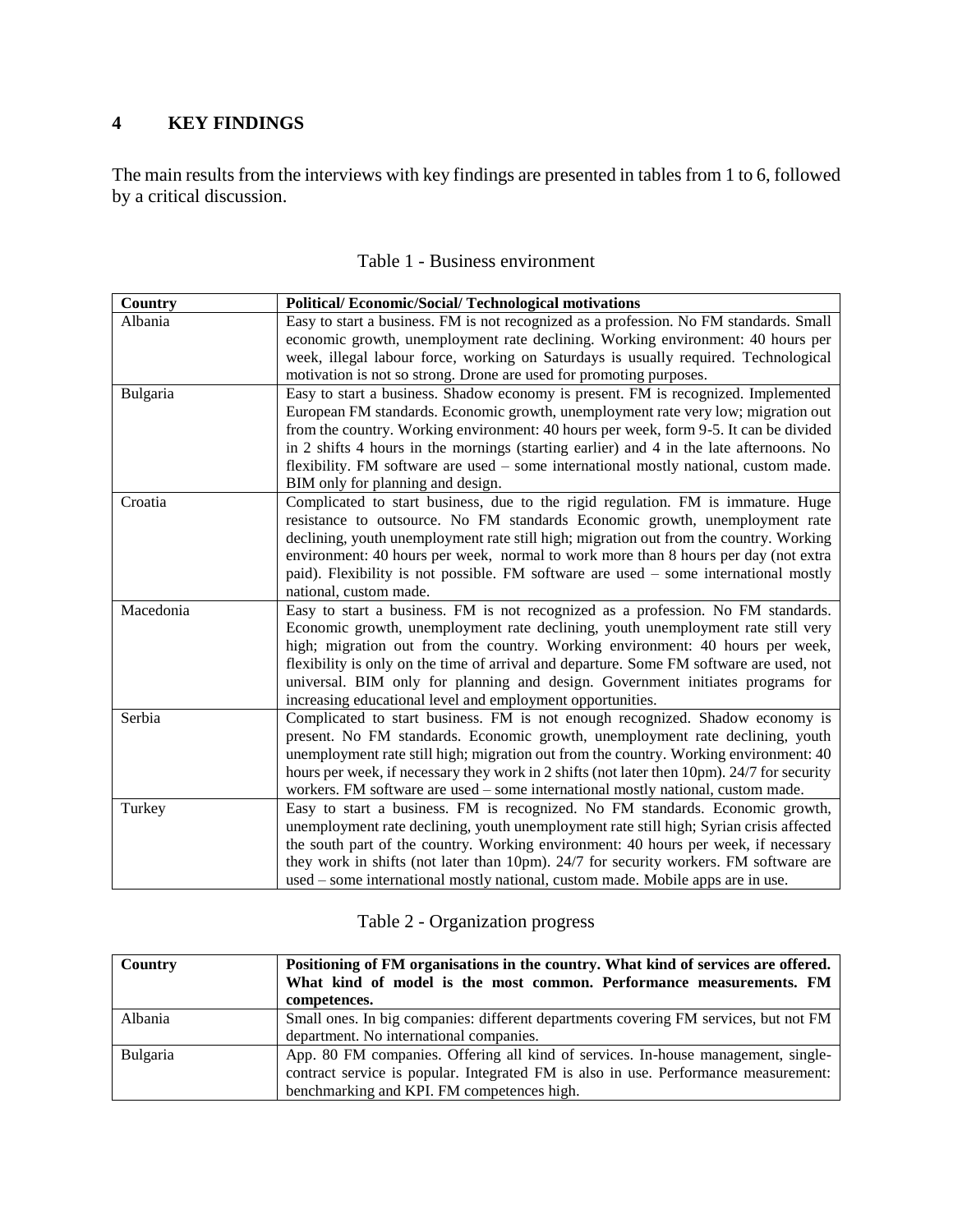| Croatia   | Different kind of FM companies: bigger, international, which use integrated FM to small<br>single oriented providers (cleaning, security). All type of services. Performance<br>measurement: post occupancy evaluation and KPI. FM competences undeveloped.                                                                                                                                                                                                                                                                                                                                                                                                                                                        |
|-----------|--------------------------------------------------------------------------------------------------------------------------------------------------------------------------------------------------------------------------------------------------------------------------------------------------------------------------------------------------------------------------------------------------------------------------------------------------------------------------------------------------------------------------------------------------------------------------------------------------------------------------------------------------------------------------------------------------------------------|
| Macedonia | Different sectors covers different services. Big companies use in-house management.<br>Few international companies. None of national companies offer total FM. All kind of<br>services. Performance measurement: non info. FM competences: non info                                                                                                                                                                                                                                                                                                                                                                                                                                                                |
| Serbia    | Many in-house FM in public sector, rarely outsourcing. Big FM professional companies-<br>up to 7. Small FM companies, single or small scope service providers. Few international<br>companies. In majority in-house management with service contracts; some managing<br>agents; around 5 big companies offering everything (usually merged with international<br>companies). The main model is a management staff and subcontractors. Some FM<br>companies offer services for RE developers. No special performance indicators are<br>required, only for some international companies (KPI). FM competences: no formal<br>education so it is hard to measure. $-$ in-house trainings, open for career development. |
| Turkey    | 10-20 big local FM companies, many small family business providers (cleaning,<br>security). Around 10 international companies. Public sector uses in-house model. In<br>residential buildings and shopping mall – integrated FM is used. Performance indicators:<br>benchmarking, for international clients : balanced scores and KPI. FM competences: not<br>known exactly.                                                                                                                                                                                                                                                                                                                                       |

# Table 3 - Supply market

| Country   | How many and what kind of customers. Procurement options. FM market                      |
|-----------|------------------------------------------------------------------------------------------|
|           | situation.                                                                               |
| Albania   | Some hospitals, hotels, residential buildings. Procurement still immature. No info about |
|           | the FM market.                                                                           |
| Bulgaria  | Commercial buildings, industry, shopping malls, some condominiums. Started               |
|           | outsourcing in public buildings (cleaning, security). Procurement process average. SLA   |
|           | are in use. Not enough info.                                                             |
| Croatia   | Commercial buildings, residential buildings. Large public sector - no outsourcing.       |
|           | Tourism is not using FM. Procurement process is very complicated and sometimes poor.     |
|           | SLA normal. Not enough info.                                                             |
| Macedonia | Not enough. FM is not recognized as a profession. Procurement average. SLA normal.       |
|           | Not many info.                                                                           |
| Serbia    | Not enough customers. Commercial, residential building, starting with industry. Public   |
|           | sector is rarely outsourcing. Complicated procurement and only cost orientation. SLA is  |
|           | ignored. Enough info.                                                                    |
| Turkey    | Not enough - big potential, but customers prefer to manage by themselves. Residential    |
|           | places, commercial buildings. A PPP city hospital project. Procurement average. SLA      |
|           | normal. Not enough info.                                                                 |

# Table 4 - Professional bodies

| Country   | National / International associations. Members. Professional trainings.              |
|-----------|--------------------------------------------------------------------------------------|
| Albania   | No. Strong Chamber of Commerce - 'Economy and Industry'. Not many topics related     |
|           | to FM.                                                                               |
| Bulgaria  | Yes, BGFMA. EUROFM. 75 partners or individuals. Organizing courses, conferences,     |
|           | events – app 20 per year.                                                            |
| Croatia   | No, under establishment IFMA Croatia. There is present 'Maintenance association', as |
|           | a part of Croatia Engineering association.                                           |
| Macedonia | No. Economic Chamber of Commerce.                                                    |
| Serbia    | No, under establishment. Chamber of Commerce - 'Building managers for residential    |
|           | building'                                                                            |
| Turkey    | Yes, TRFMA, established in Dec. 2017. 15 founding partners.                          |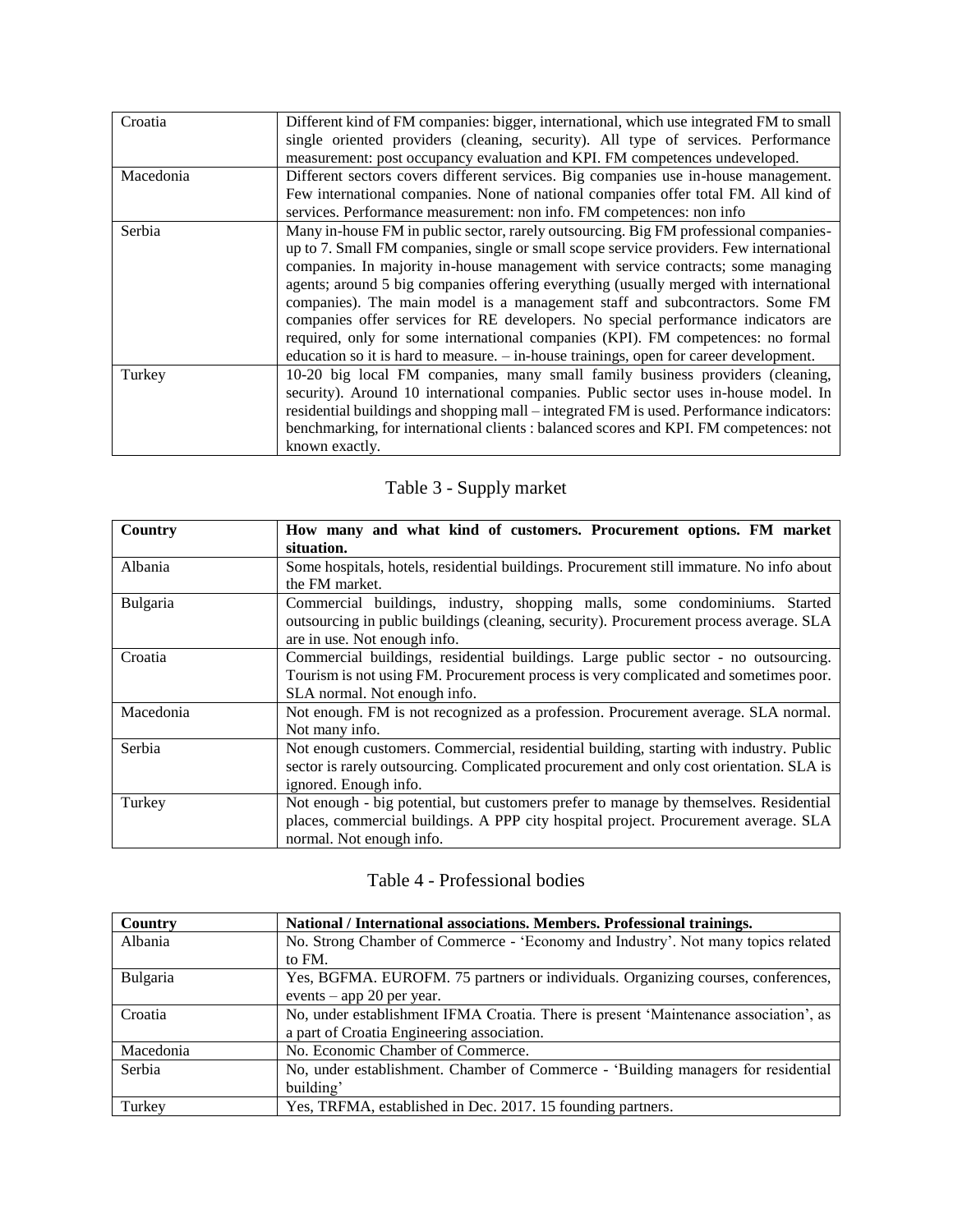#### Table 5 - Education

| <b>Country</b> | <b>Existence of education</b>                                                         |
|----------------|---------------------------------------------------------------------------------------|
| Albania        | No specific. It is partly taught on RE evaluation program.                            |
| Bulgaria       | FM master program on 2 universities.                                                  |
| Croatia        | No. FM subject will start in 2018/19, on Technical faculty (on maintenance program).  |
|                | Some FM topics are partly covered on University of applied Sciences (Business School) |
| Macedonia      | No. Some topics related to FM are within different subjects on technical or business  |
|                | oriented faculties.                                                                   |
| Serbia         | No. Some topics related to FM are on faculty of Architecture and Faculty of Civil     |
|                | Engineering.                                                                          |
| Turkey         | Lessons or courses on University are organised, but not sufficient (Building and      |
|                | Residential Site Management lessons, Facility Management certificate courses)         |

#### Table 6 - Research

| Country   | Existence of research centre. Do FM companies support the centre? Research            |
|-----------|---------------------------------------------------------------------------------------|
|           | orientation                                                                           |
| Albania   | No. Not really. Very rare publications from FM topics                                 |
| Bulgaria  | No special research centre for FM. Research in connection with FM programs. Very rare |
|           | publications form FM topics.                                                          |
| Croatia   | No. Rare publications from FM topics                                                  |
| Macedonia | No. Rare publications from FM topics                                                  |
| Serbia    | No. Some publications related to FM from different faculties                          |
| Turkey    | No special initiative for research.                                                   |

From the PEST analysis, the political environment is stable in all countries and economic growth is remarkable. In some countries, like Albania, Macedonia and Turkey, it is easy to start new business. Unemployment rates are declining, but still appear high with the youth population (in Macedonia, Serbia, and Croatia), and creates migration between the young, educated population. In Turkey, they see the problems of immigration and fear among the investors to invest in business in regions, close to the Syrian border. The shadow economy has an impact on business in Albania and Serbia.

Regarding the recognition and maturity of FM, there are big differences among the countries. Facility management as a profession is regulated only in Bulgaria, but it is still not recognised in some countries, such as Albania or Macedonia. Even if the regulation in the countries is almost harmonised with EU directives, the FM European standards were implemented only in Bulgaria. Technology solutions are on very high level in all countries, so in FM companies it is usual to use custom-made software.

For interviewees they found it beneficial to implement certain facility management standards. The situation they experience now is a communication problem – there is not a common understanding of the level of services, so the expectations and realization are completely different. With standards, they can get clear overview of activities to satisfy both sides.

From the growth of the FM outsourcing sector, which as stated in the literature review is seen as a good barometer for understanding the maturity and sophistication of an industry, the public sector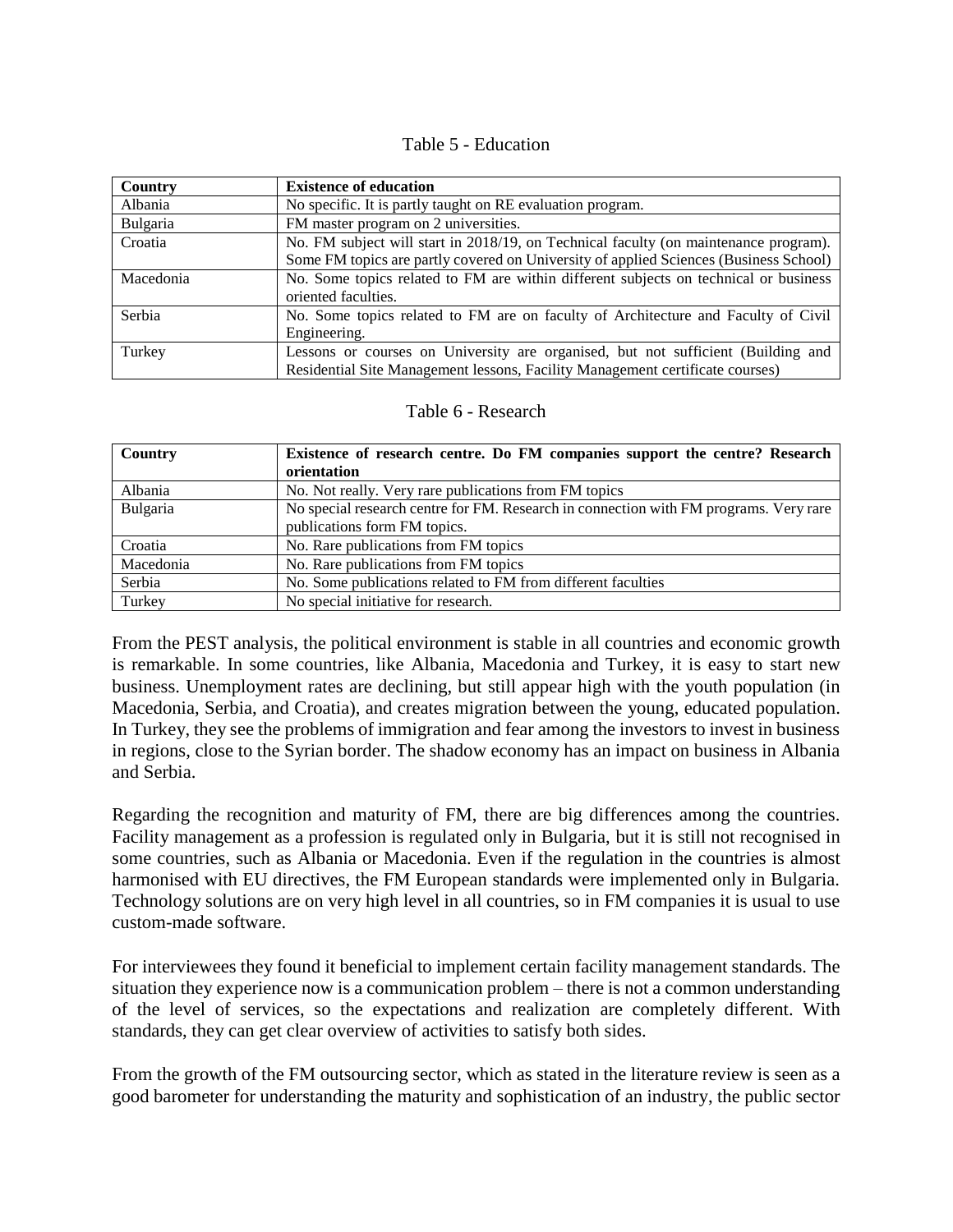is unwilling to outsource services, and especially resistance from unions end employees in Croatia. A supply market exists more in the commercial sector, office buildings, some residential buildings (condominiums), partly in hospitals and as a new area in industry complexes (in Serbia and Bulgaria). In Turkey and Albania, there are cases that investment companies start FM businesses after the construction period. The most common outsourcing services are cleaning, security and technical services in Croatia and Serbia. Integrated facility management is find in Bulgaria, Turkey, Serbia and Croatia. Mostly, outsourced services are still not preferable over in-house provision. Only in Bulgaria it is normal to use SLA and performance indicators. In the other countries it depends more on client's demand, what is recognized from the international companies and not from the local ones.

The interviewees see FM business as very new, which have an important potential to grow. A huge potential is seen in outsourcing FM services for the public buildings, but they hope for political changes. In Turkey they see a huge potential due to a highly motivated construction sector and real estate development. In general they want to have a better procurement system and be fit for FM services, with proper SLA's and quality control.

The competences in FM are not perceived as very high, except in Bulgaria. They are almost undeveloped in some countries, especially on the managerial level. The problems they see are not having enough knowledge, skills, responsibilities are not clear enough, facility manager's duties are not clear, competition is tough, fees are not high, salaries are low and employees are somehow squeezed to their limits young, so educated people try to find better working environment outside the country. There is no culture in flexibility regarding benefit for employees, they have to adapt to business needs. In bigger companies they organise some internal courses and take care for personal development. The lack of FM competences in some countries brings the discussion to the level of strengthening the facilities management to increase its quality.

The interviewees in Albania and Macedonia have not known if there are some professional international FM companies in their countries. In Serbia and Croatia they mentioned that some of them tried, but because of specific local markets, with a lack of transparent procurement procedures, rigid regulations, and in Serbia problems of a shadow economy, it was very hard to become competitive. In Bulgaria and Turkey they listed many international companies, some of them merged with local ones.

From a national association role in the countries, it should be mentioned that only in Bulgaria, the FM association is established for a longer period of time. In Turkey it was established late 2017, in Serbia and Croatia, there are imitative boards to establish, and in rest of the countries, there is nothing. The association in Bulgaria is very active and organizes training courses, conferences, events, working on standards, and are connected with companies, education and research institutions. In other countries, the experience with organized courses or conferences was very limited. Euro FM is present in Bulgaria.

The opportunity of establishing FM associations is seen to bring quality: to get standards; to get more professional knowledge and competences in FM; to improve management and management services; to provide solutions to problems related to FM; or, for Serbia to eliminate a 'black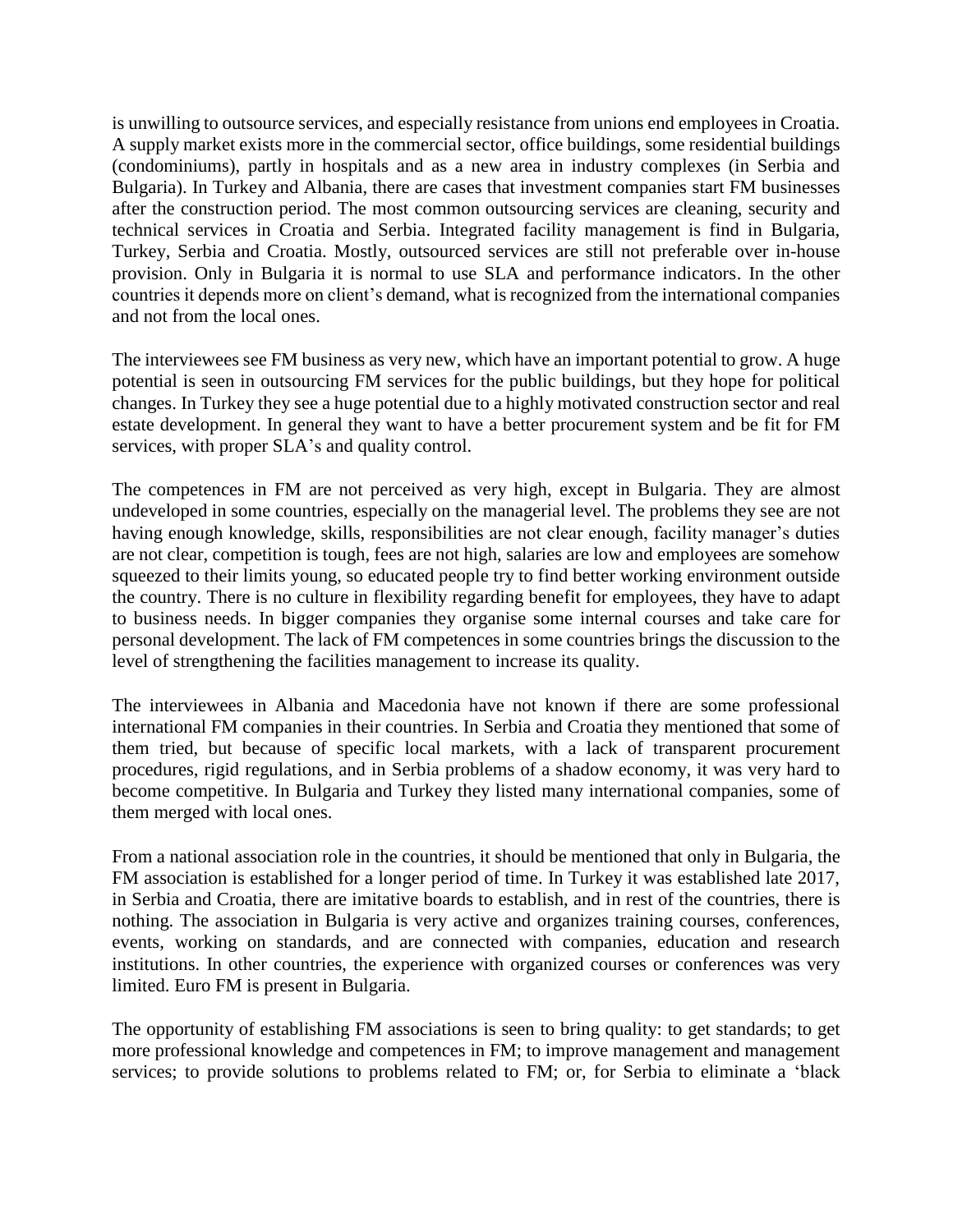market'. In some perspective they miss a promotion of professional companies to do the proper business.

Formal education programs are very rare in the countries interviewed, only in Bulgaria has an FM masters program in two universities. In Turkey lessons or courses on University are organised, but it is not sufficient (Building and Residential Site Management lessons, Facility Management certificate courses). In Croatia, an FM subject will start in 2018/19 on Technical faculty. In Albania FM is mentioned in a real Estate Evaluation course.

# **5 CONCLUSION**

In comparison with Teichmen's (2009) findings, it can be argued that the FM market is more developed, than in 2005. The FM market is very competitive and at the same time, the market is still undeveloped in some of the countries (e.g. FM is not commonly recognized in Albania and Macedonia). The most recognizable and mature FM business is in Bulgaria, in which the maturity of all measured segments were highest. In some countries the FM profession is even not recognized, with a lack of national and international FM associations or companies established or present (Albania, Macedonia). The outsourcing is much more intense from 2005, for example new associations are established (Turkey) or are under establishment (Croatia, Serbia), more integrated FM companies appear (Turkey, Serbia, Croatia), and new education programs are arising. But, in some countries they struggle with unwillingness from the public side to outsource services, not enough defined services, not mature procurement processes and demands, lacking performance measurements, lack of standards, shadow market, cost orientation, low salaries, not understanding the FM competences, lacking knowledge etc. From the other side they see the growth in GDP, bigger real estate market, and more recognition on the local market. It is seen a great progress in some of the countries, and it is expected that FM business is beginning to realize the strategic importance of FM management. FM providers will increasingly adopt a greater role as strategic partners, investors and consultants since the demands of many organizations will further exceed their capacity to deliver in-house.

It is hoped that this study will assist in helping to grow the FM maturity across South East Europe, help establish FM associations and enable networking and collaboration to ensure that standards, knowledge and competences can be further developed.

# **6 ACKNOWLEDGMENTS**

We thank all authors, program and local committee members, and volunteers for their hard work and contributions.

# **7 REFERENCES**

Banyani, M.A., Then, D.S.S (2015),"The use of I3F in assessing facilities management industry maturity", *Facilities*, vol. 33 iss 11/12 pp. 793 – 808.

Global FM (2016) Global FM Market Sizing Study 2016, Global FM, accessed from [http://globalfm.org](http://globalfm.org/)